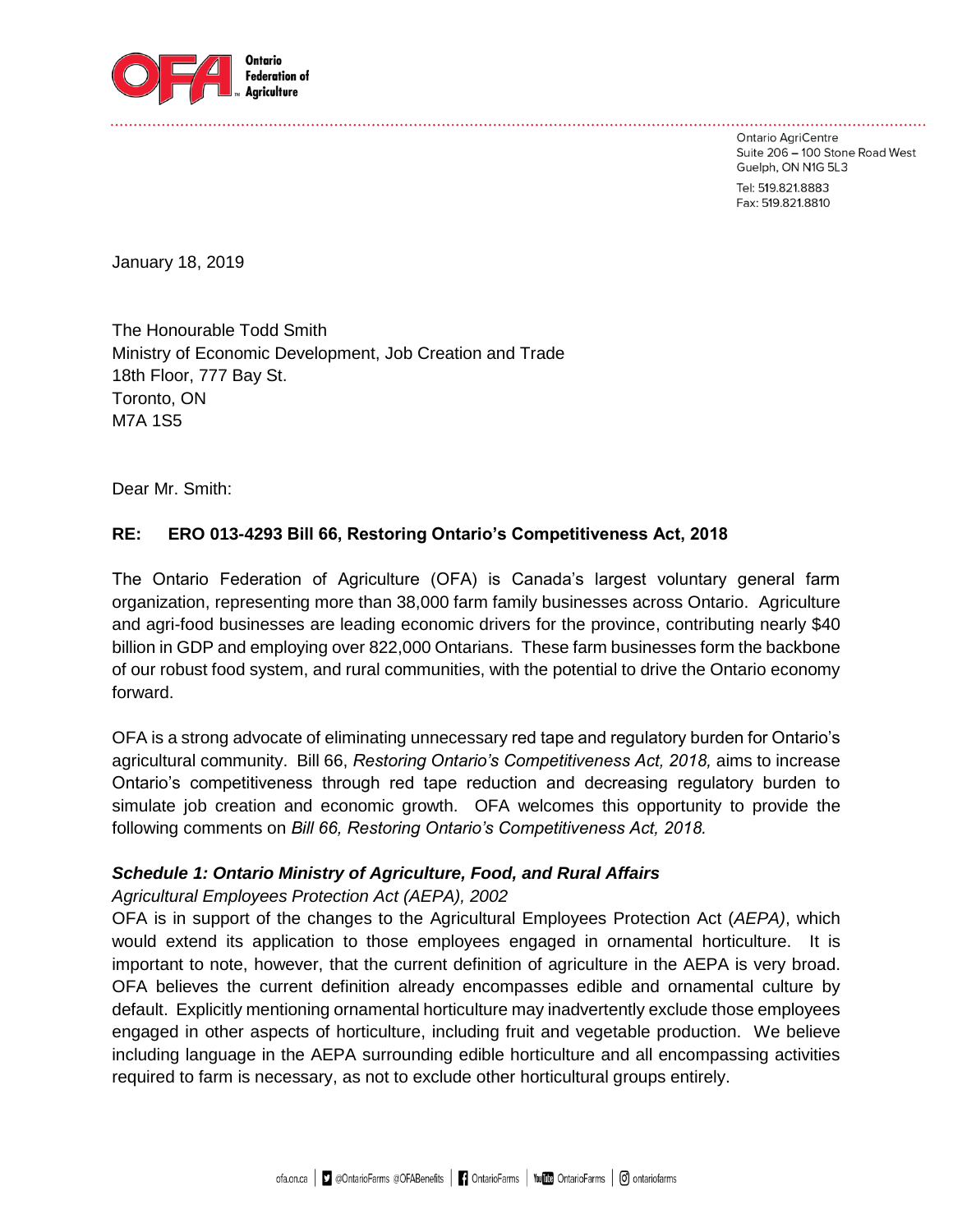

…………………………………………………………………………………….…… *Farm Registration and Farm Organizations Funding Act, 1993*

OFA generally supports the proposed amendments to the *Farm Registration and Farm Organizations Funding Act, 1993,* meant to simplify program delivery and enhance responsiveness. However, the proposed amendments to section 2 eliminate the explanation of when one registration form is needed, in the event that two or more persons carry on a farming business together. Eliminating section 2 (2) of the Act could increase red tape and burden, as it may result in multiple registrations being filed for the same farming business. We recommend including clarification as to when one registration form is needed when one or more persons carry on a farming business together.

# *Ministry of Agriculture, Food and Rural Affairs Act*

Farming is a capital-intensive business. With the cost of farmland and machinery on the rise, it is important that Ontario producers have access to credit to help improve farm assets, adopt new technologies, and improve their overall financial viability. OFA supports the proposed amendments to section 8 of the *Ministry of Agriculture, Food and Rural Affairs Act* to allow loan guarantees to be given not only to producers but also to lenders.

# *Schedule 3: Ministry of Education*

#### *Child Care and Early Years Act, 2014, and Education Act*

Bill 66 proposes changes under the *Child Care and Early Years Act, 2014* which would increase the maximum numbers of children and lower the age threshold permitted in home-based child care. Bill 66 also proposes decreasing the age for children to participate in "recreational and skill building programs" from ages six to four. This would allow kindergarten-aged children to participate in authorized recreational programs, providing added options for parents with schoolaged children. The changes to the *Education Act* correspond to the changes in the *Child Care and Early Years Act, 2014* with a few additional nuances. OFA is in favour of these changes, as we support developing flexible, accessible and affordable childcare services to meet the specific circumstances of rural and farm families.

# *Schedule 5: Ministry of the Environment, Conservation and Parks*

#### *Toxics Reduction Act, 2009*

OFA supports the provincial government move to adopt the Canada Chemicals Management Plan for facilities owners and operators to ensure that a toxic substance reduction plan is in place for any toxic substance, in accordance with the Federal Export and Import of Hazardous Waste and Hazardous Recyclable Material Regulations.

OFA supports making it easier for people to report violations and recommend that the government ensures that any compliance system conducts scientifically sound investigations to remove the spectre of harassment or false reporting.

# *Schedule 7: Ministry of Government and Consumer Services*

#### *Wireless Services Agreements Act, 2013*

OFA is in favour of repealing the *Wireless Services Agreements Act, 2013* as it would eliminate duplication with federal regulations. OFA would like to reiterate its position that access to reliable high-speed internet and telecommunication services is vital to modern farming businesses.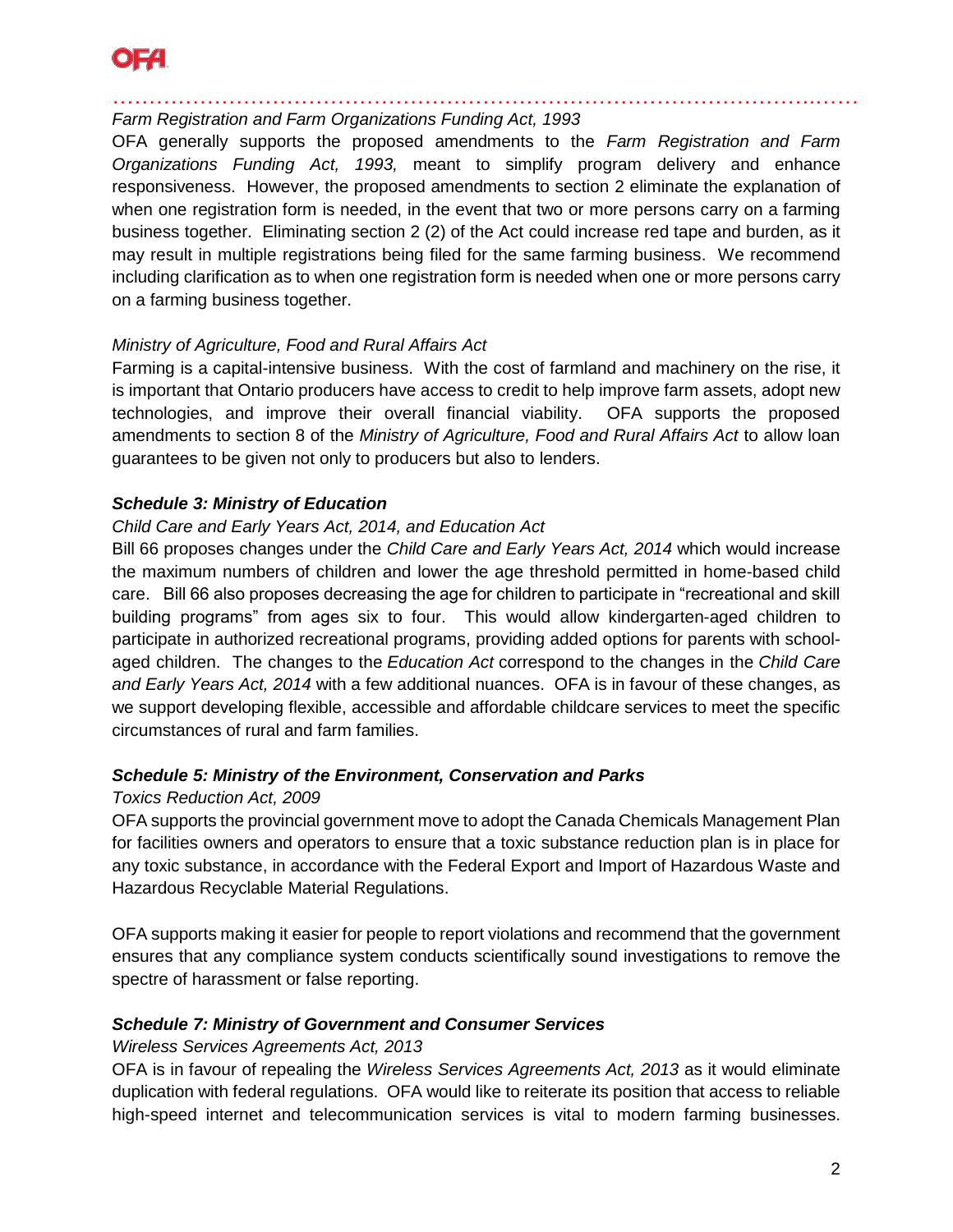

…………………………………………………………………………………….…… Access to these services should be affordable and competitively priced for all provincial residents, including those in rural Ontario.

# *Schedule 9: Ministry of Labour*

#### *Employment Standards Act (ESA), 2000*

Bill 66 proposes changes to the Employment Standards Act (ESA) which would no longer require employers to publish the ESA poster in the workplace. The poster provides information concerning the rights and obligations of employers and employees under the Act. OFA is in support of this change, as employers will still be required to provide an employee with a copy of the poster within 30 days of employment.

Additional amendments to the ESA proposed in Bill 66 would remove the need for employers to obtain approval from a Director of Employment Standards to make agreements allowing their employees to exceed 48 hours of work in a work week. The job categories in the agricultural sector are not covered by the hours of work provisions under the ESA, and therefore this change will not impact the agricultural sector.

Schedule 9 to Bill 66 would remove the requirements for employers to seek Director approval to average their employee's hours of work. The agricultural sector would not be impacted by this amendment, as the overtime provision does not apply to the agricultural sector job categories.

# *Labour Relations Act, 1995*

Amendments to the *Labour Relations Act, 1995* expanding the definition of "non-construction employer" do not impact the agricultural sector.

# *Schedule 10: Ministry Municipal Affairs and Housing*

#### *Planning Act*

Before addressing the proposed amendments to the *Planning Act* in Schedule 10 of Bill 66, we emphasize that Ontario only has one landscape. That means that the **full range** of landforms and land uses found across Ontario; agricultural, industrial, rural, residential, natural heritage, commercial, cultural heritage, mineral extraction, etc. must share that landscape. Ontario's agricultural areas not only provide us with food, fibre and fuel, but also a broad range of environmental and ecological goods and services that benefit all Ontarians. To fulfill their role and function for all Ontarians, Ontario's prime agricultural lands **must** be separated from noncompatible land uses. To do otherwise, as Schedule 10 of Bill 66 proposes, will be "death by a thousand cuts" for the family farm businesses, farm input supply businesses and food processing businesses located throughout Ontario.

Agriculture is southern Ontario's principle resource-based land use. Protecting Ontario's prime agricultural areas for their long-term agricultural use is a key provincial policy objective, noted not only in the *Planning Act* [section 2.(b)], but also in the Provincial Policy Statement, the Greenbelt Plan, the Growth Plan for the Greater Golden Horseshoe, the Oak Ridges Moraine Conservation Plan and the Niagara Escarpment Plan. Retaining our finite and shrinking agricultural lands to produce food, fibre and fuel is critical.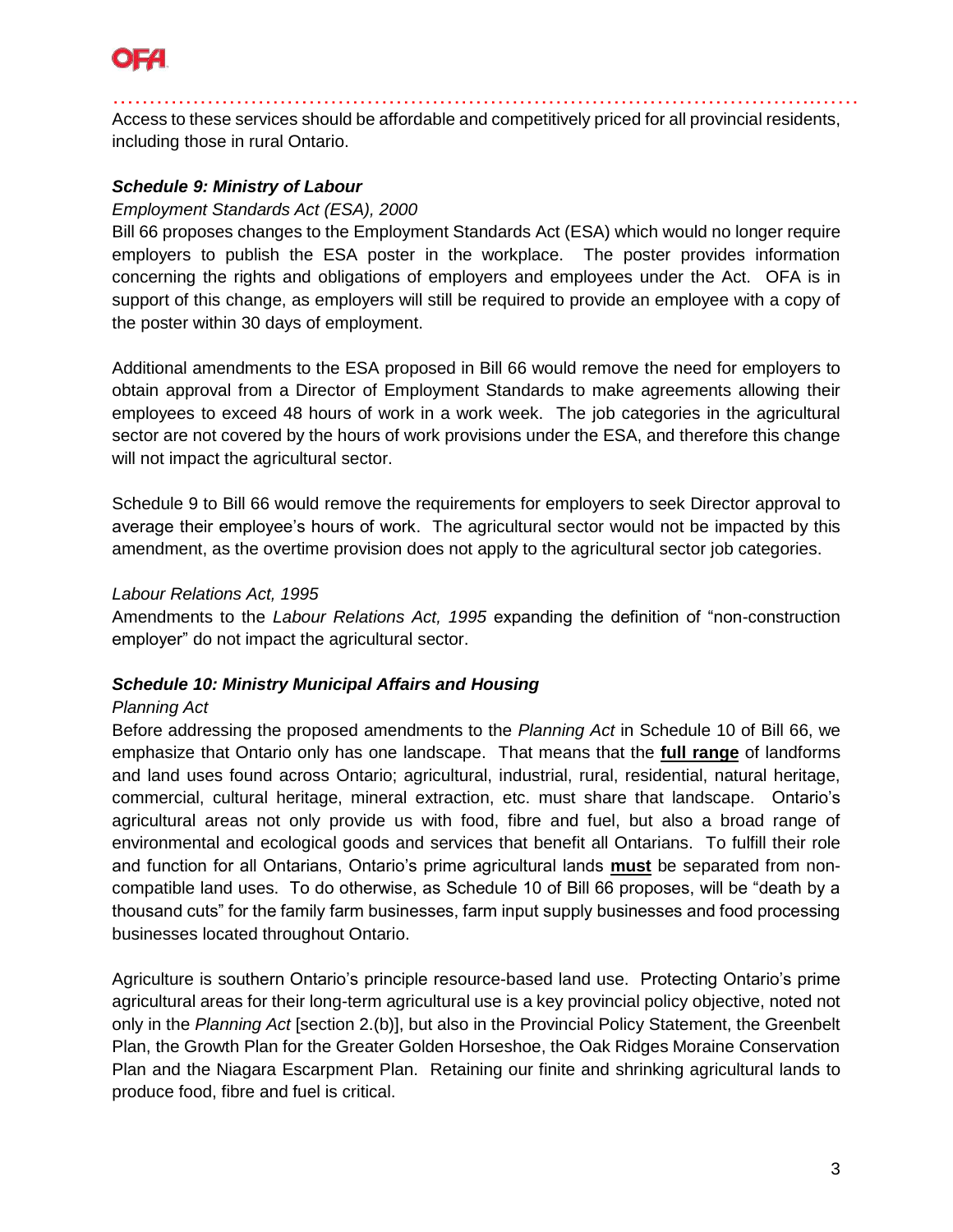

…………………………………………………………………………………….…… Schedule 10 of Bill 66 is a direct attack on the family farm businesses, farm input supply businesses and food processing businesses located throughout Ontario. On-farm production of food underpins a broad spectrum of rural and urban businesses. Farm input supply businesses provide the goods and services farm businesses depend upon; seed, feed and fertilizer, farm equipment dealerships, building supply retailers, not to mention veterinarians, banking, insurance, etc. There are numerous food processing businesses located throughout Ontario, but concentrated in the Greater Toronto/Hamilton area, dependent on the fruits, vegetables, grains, oil seeds, livestock, poultry and fish grown and raised by Ontario farm businesses.

In 2017, Ontario's family farm and food processing businesses contributed \$39.5 billion in GDP and supported 822,483 jobs. Agriculture and agri-food are the number one economic contributor to Ontario's overall economy. Jeopardizing these stabile, recession-resistant businesses and jobs runs counter of an "open-for-business" mindset. Agriculture is a **business.** This proposal presumes that agricultural land should no longer be preserved and protected for agriculture to make way for commercial and industrial businesses. By putting Schedule 10 forward, the Ontario government is suggesting that agricultural businesses should be shut down and paved over to make way for industrial development.

While Bill 66 claims to "give businesses more flexibility to create jobs right here at home", Schedule 10 forgets and abandons the businesses that are already here in our agri-food sector. As noted, agriculture and agri-food are Ontario's number one economic contributor. OFA appreciates the Ontario government's intention to cut red tape and be "Open for Business". However, there are alternative ways that do not compromise our agricultural businesses, our clean water, and strategic land use protection. Agri-food is the recession-resilient answer to economic growth in this province.

The primary principle behind land use planning is to group compatible uses together, while at the same time separate non-compatible land uses. The widespread practice of dedicating large, contiguous tracts of agricultural land solely for agricultural uses is to facilitate their viability, and to ensure that non-compatible uses, which are detrimental to agricultural viability, are located elsewhere. Agriculture in the  $21<sup>st</sup>$  century needs large, contiguous tracts of agricultural land reserved for agricultural uses. It minimizes complaints from non-farm neighbours over agricultural odours, noises, dusts, etc. While none of these "nuisances" pose a threat to public health or safety, they nevertheless present a temporary inconvenience; manure odours, dusts from planting, tilling or harvesting, noises from livestock or farm equipment operating at odd hours to avoid impending adverse weather.

Locating industrial facilities outside of urban settlement areas benefits no sector of the economy. Municipalities will be faced with the need to service scattered sites located at some distance from fully serviced settlement areas. Neighbouring farm businesses must contend with incompatible uses adjacent to them (industrial odours, noises, dusts, etc.). Facilitating scattered industrial sites also facilitates the fragmentation of a finite and shrinking resource, Ontario's prime agricultural land, which provides Ontario's agri-food processors, retailers and restaurants with safe, affordable, locally produced (greenhouse gas benefits) and close to market food. A mere 5% of Ontario's land base is currently capable of supporting agricultural production. Between 2011 and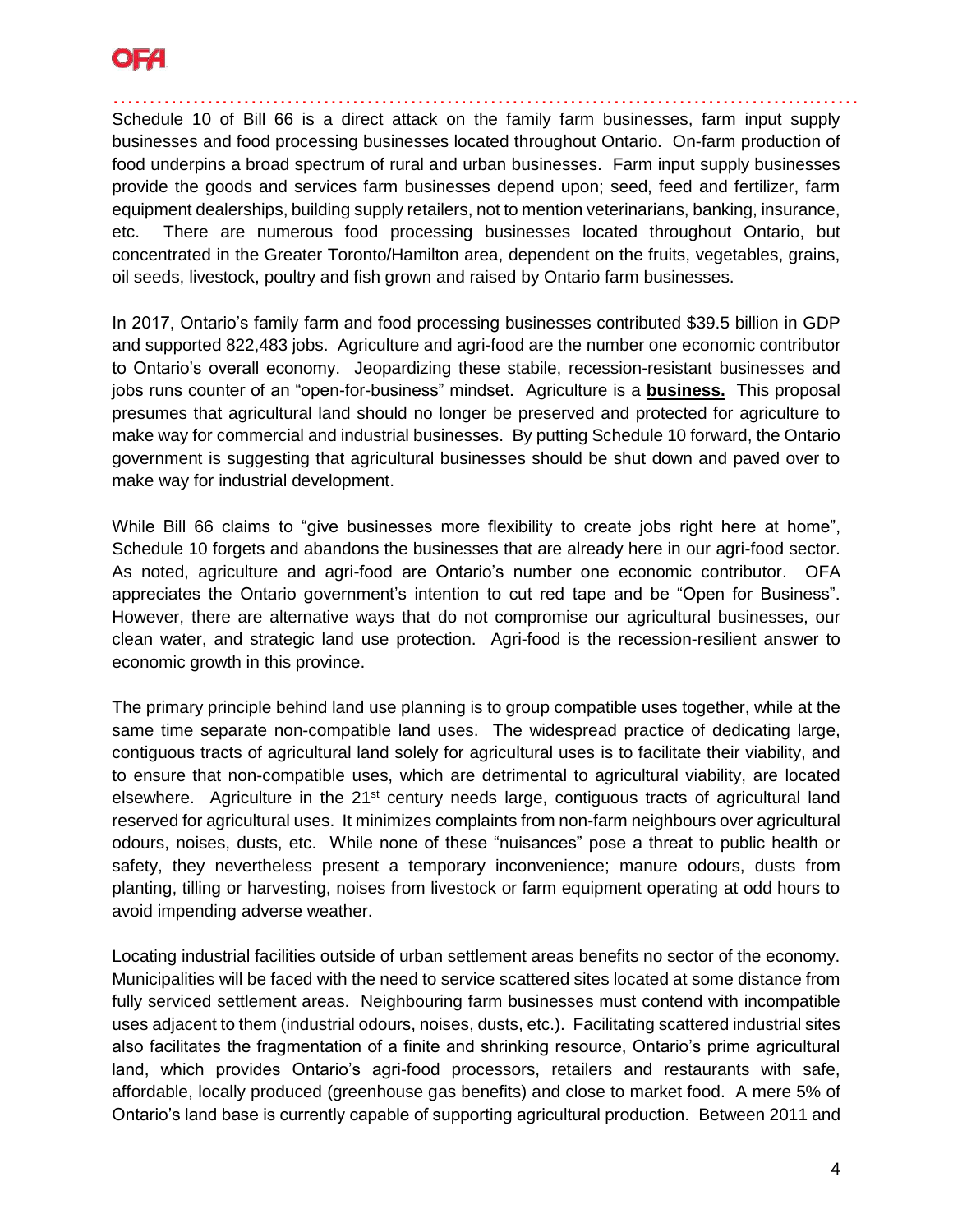

…………………………………………………………………………………….…… 2016, Ontario lost 319,700 acres of agricultural land, or the equivalent of 175 acres/day over that five-year period. Going back to the 1996 census, Ontario has lost 1.5 million acres of agricultural land.

Agricultural land not only provides us with safe, affordable food, but also provides a range of ecological and environmental services that benefit all Ontarians. In alphabetical order, these services include aesthetic and recreational space, air quality (carbon sequestration, climate regulation, oxygen production), biodiversity, nutrient cycling, pollination services, soil erosion control and water cycling (flood mitigation, groundwater recharge, purification, retention).

Facilities located outside the urban envelope will face a lack of services, or higher costs to service their site, plus longer distances for inputs and outputs; distances to shipping points, etc. Furthermore, employees will live at some distance from these remote and scattered facilities, leading to longer commute times and reliance on private vehicles as these new sites will not be served by public transit.

OFA urges the provincial government to enhance agri-food growth in Ontario by showing farmers and food businesses that we are "Open for Business" by:

- $\circ$  Using the Provincial Policy Statement definitions and language in all Four Provincial Plans. A lack of consistency across the Plans leads to confusion for businesses and subjective interpretation by the many stakeholders involved.
- $\circ$  Supporting the Agricultural System to consistently protect farmland across the Greater Golden Horseshoe and support the prosperity of the agri-food sector. OFA supports the provincial mapping of the Agricultural Land Base, including identification of Candidate Areas for inclusion in the Agricultural Land Base. OFA also supports the implementation of the agri-food network. For agriculture to prosper, smart land use planning that protects farmland needs to align with economic development to support agriculture-related businesses along the supply chain.
- $\circ$  Adhering to the designated greenfield density targets of "not less than 80 residents and jobs combined per hectare" and implement this requirement as soon as possible. In addition, OFA would welcome the adoption of fixed, permanent urban boundaries to contain urban sprawl.
- $\circ$  Transferring oversight of the Niagara Escarpment Plan from the Ministry of Natural Resources and Forestry (MNRF) to the Ministry of Municipal Affairs and Housing (MMAH). Businesses should not need to contact multiple ministries and multiple governing bodies for similar provincial plans.
- $\circ$  Targeting smaller communities for infrastructure and economic investments to distribute economic development, reduce congestion and growth pressures in the Greater Toronto Area. The growth pressures will continue to make life unaffordable and challenging for the average resident, not to mention the pressure of developing agricultural land- Ontario's most important resource.